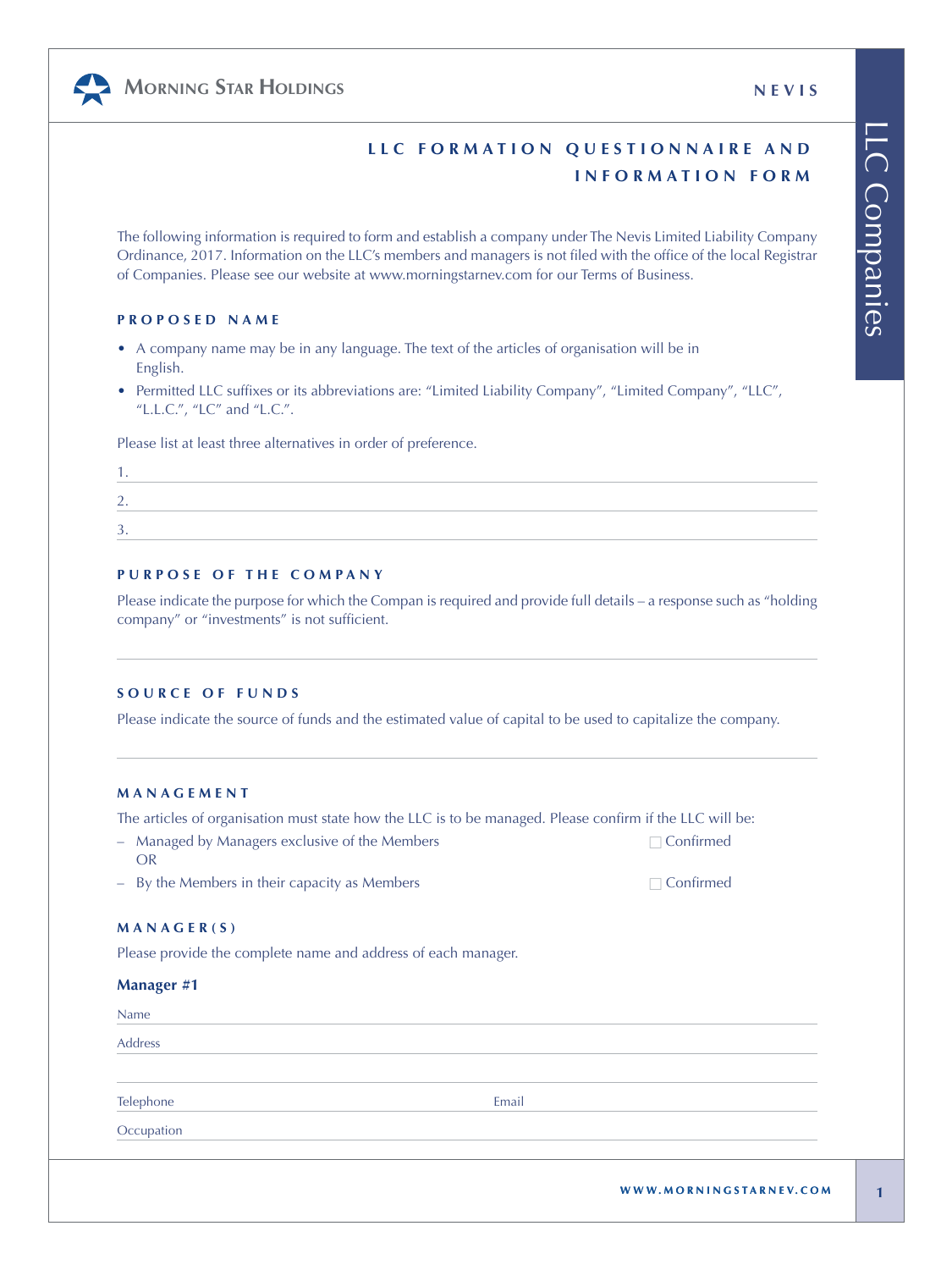LLC Companies

LLC Companies

| <b>MORNING STAR HOLDINGS</b> | <b>NEVIS</b> |
|------------------------------|--------------|
|------------------------------|--------------|

朵

| LLC FORMATION QUESTIONNAIRE AND |
|---------------------------------|
| INFORMATION FORM                |

| <b>Manager #2</b> |       |  |
|-------------------|-------|--|
| Name              |       |  |
| Address           |       |  |
|                   |       |  |
| Telephone         | Email |  |
| Occupation        |       |  |
| <b>Manager #3</b> |       |  |
| Name              |       |  |
| Address           |       |  |
| Telephone         | Email |  |
| Occupation        |       |  |

# **MEMBER(S) AND BENEFICIAL OWNERS**

Please provide the complete name and address of each member and each beneficial owner if different from the members.

# **Member #1**

| Name       |       |  |
|------------|-------|--|
| Address    |       |  |
|            |       |  |
| Telephone  | Email |  |
| Occupation |       |  |
| Member #2  |       |  |
| Name       |       |  |
| Address    |       |  |
|            |       |  |
| Telephone  | Email |  |
| Occupation |       |  |
|            |       |  |
|            |       |  |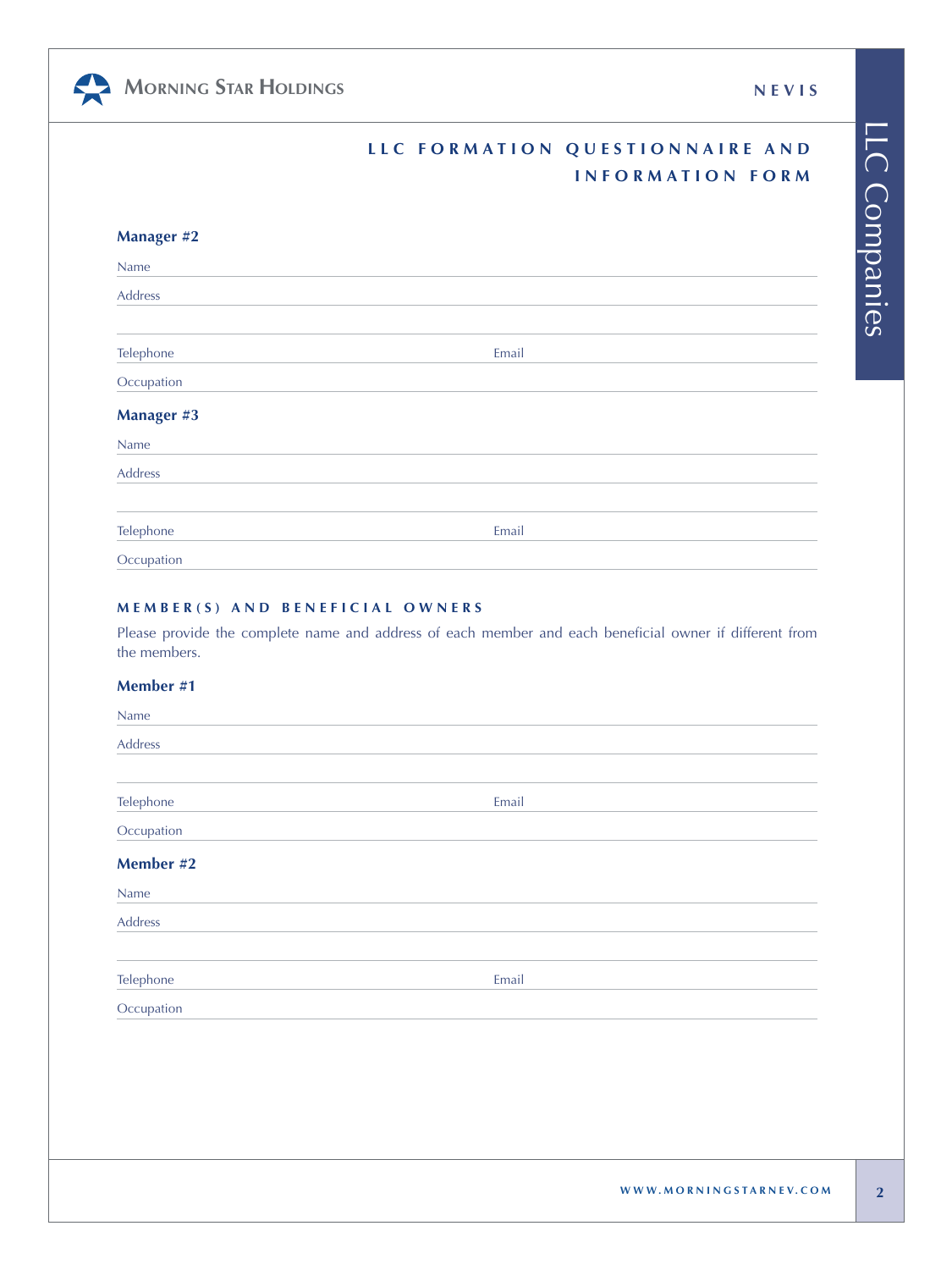LLC Companies

LLC Companies

| MORNING STAR HOLDINGS | <b>NEVIS</b> |
|-----------------------|--------------|
|-----------------------|--------------|

|  | LLC FORMATION QUESTIONNAIRE AND |  |
|--|---------------------------------|--|
|  | INFORMATION FORM                |  |

| Member #3                  |       |  |
|----------------------------|-------|--|
| Name                       |       |  |
| Address                    |       |  |
|                            |       |  |
| Telephone                  | Email |  |
| Occupation                 |       |  |
| <b>Beneficial Owner #1</b> |       |  |
| Name                       |       |  |
| Address                    |       |  |
|                            |       |  |
| Telephone                  | Email |  |
| Occupation                 |       |  |
| <b>Beneficial Owner #2</b> |       |  |
| Name                       |       |  |
| Address                    |       |  |
|                            |       |  |
| Telephone                  | Email |  |
| Occupation                 |       |  |
| <b>Beneficial Owner #3</b> |       |  |
| Name                       |       |  |
| Address                    |       |  |
|                            |       |  |
| Telephone                  | Email |  |
| Occupation                 |       |  |

# **DURATION**

An LLC with a limited duration must specify in its articles of organisation the latest date on which the LLC is to dissolve. Please confirm the date on which the LLC is to dissolve. If no date is indicated, the LLC will have perpetual existence.